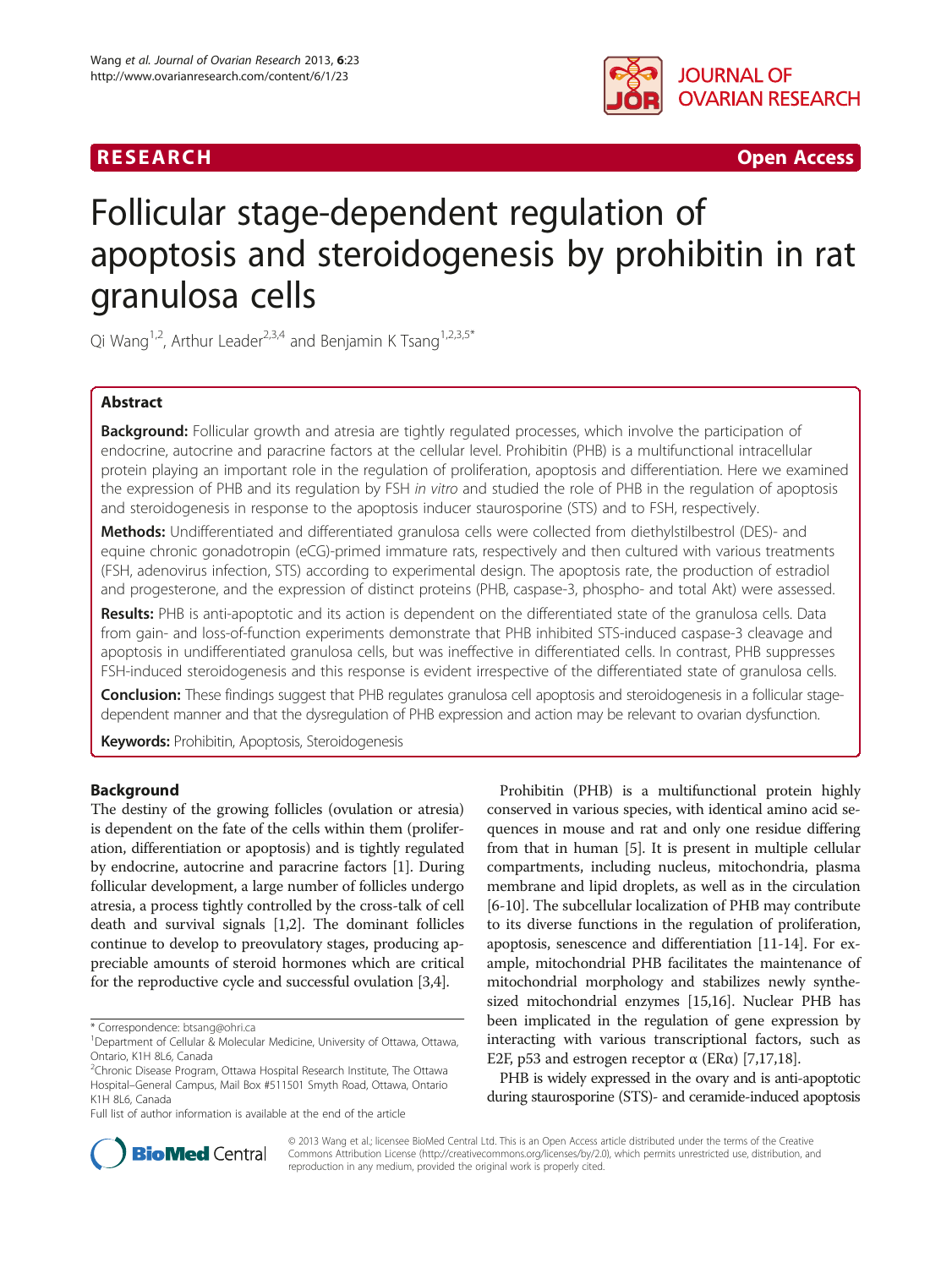in undifferentiated granulosa cells [[19-21](#page-9-0)]. However, it is unknown whether PHB performs similar roles during follicular development. Although recent data indicated that silencing of PHB induced granulosa cell shape changes [[22](#page-9-0)] and PHB suppressed steroidogenesis in undifferentiated granulosa cells [[23](#page-9-0)], our knowledge on the role and contribution of PHB to granulosa cell differentiation is incomplete.

In this study, we first examined the expression of PHB and their regulation by FSH in vitro. Using differentiated and undifferentiated granulosa cells from distinct stages of follicular development, we compared its responsiveness to the apoptosis inducer STS and to FSH, a differentiation inducer, and also examined the role of PHB by gain- and loss-of function experiments. We also studied if the roles of PHB in the regulation of apoptosis and steroidogenesis are follicular stage-dependent.

### Materials and methods

## Antibodies and reagents

Cell culture media (M199), fetal bovine serum (FBS), penicillin and streptomycin, L-glutamine, sodium pyruvate and trypsin were purchased from Invitrogen (Burlington, Canada). HEPES, Hoechst 33258, equine chronic gonadotropin (eCG), and diethylstilbestrol (DES) were purchased from Sigma (St. Louis, MO). Recombinant human FSH was purchased from National Hormone and Peptide Program (Harbor-UCLA Medical Center, Torrance, CA). Anti-caspase-3 antibody (recognizing both intact and active caspase-3), anti-phospho-Akt (S473) and anti-Akt antibodies were purchased from Cell signaling (Danvers, MA), anti-PHB and anti-β-Actin antibodies were from Abcam (Cambridge, MA). Horseradish peroxidaseconjugated secondary antibodies and reagents for SDS-PAGE were supplied by Bio-Rad (Mississauga, Canada). Enhanced chemiluminescent (ECL) reagent was from Thermo Fisher Scientific (Rockford, IL). Adenoviral-PHB, shPHB and their control particles were obtained from Dr. Winston Thompson (Morehouse School of Medicine, Atlanta). QIAShredder and RNeasy mini kit were purchased from QIAGEN (Mississauga, Canada). Random decamer primers were from Ambion (Austin, TX). Ribonuclease inhibitor and dNTP were from Fermentas (Burlington, Canada). Moloney murine leukemia virus reverse transcriptase was from Promega (Madison, WI). PCR primers were from Invitrogen. All chemical inhibitors were purchased from Calbiochem (Gibbstown, NJ). All other chemicals were of the highest analytical grade available from Sigma.

#### Animal preparation

Twenty one days old Sprague–Dawley rats (Charles River, Montreal, Canada) were maintained on 12-h light, 12-h dark cycles and given food and water *ad libitum*.

All procedures were carried out in accordance with the Guidelines for the Care and Use of Laboratory Animals, Canadian Council on Animal Care, and were approved by the University of Ottawa and the Ottawa Hospital Research Institute Animal Care Committee.

## Primary culture of rat granulosa cells and adenoviral infection

Granulosa cells from eCG-primed immature rats (10 IU, 48h, s.c.; considered as differentiated granulosa cells) and DES-injected control rats (1 mg/day for 3 consecutive days, s.c.; considered as undifferentiated granulosa cells) were pre-incubated with 6 mM EGTA and 0.5 M sucrose [[24](#page-9-0)] and were released by follicular puncture with a 26.5 gauge needle, washed and centrifuged  $(900 \times g, 5 \text{ min})$ . Cell clumps and oocytes were removed by filtering the cell suspensions through a 40-μm nylon cell strainer (BD Biosciences). The viability of granulosa cells was determined by trypan blue exclusion. Granulosa cells  $(0.9 \times 10^6$  per well in 6-well plate) were plated overnight in M199 with 10% FBS under a humidified atmosphere of 95% air and  $5\%$  CO<sub>2</sub>. After culture overnight in serum-free medium, granulosa cells were treated with FSH (0–200 ng/ml) or STS  $(1 \mu M)$  for a designated duration.

For adenoviral infection, granulosa cells were cultured in serum-free M199 medium containing adenoviral particles for 24 h followed by medium change. Multiplicity of infection (MOI) and duration of infection are detailed in the figures. Equal amounts of adenovirus in each experimental group were achieved by adjusting with an appropriate amount of adenoviral-LacZ (negative control for adenoviral-PHB) or adenoviral-shNeg (negative control for shPHB).

## RT-PCR

Total RNA of granulosa cells was extracted according to the manufacturer's instruction, using the QIAGEN RNeasy Mini kit. Two hundred ng total RNA were used to reverse transcribe cDNAs and the mRNA abundance of target genes was analyzed by PCR. The PHB primers used for amplification were a  $5'$  forward primer  $(5'$ -TGGCAGCCTGAGTAGACCTT-3') and a 3' reverse primer (5'-TCACGGTTAAGAGGGAATGG-3'). The p450scc primers were a 5' forward primer (5'-ACCCTGAGTCCCA  $GCGGTTC-3'$  and a 3' reverse primer  $(5'-CACCCC-$ TCCTGCCAGCATCT-3'). The aromatase primers were a 5' forward primer (5'-TGGTCCCG-GAAACTGTGCCT-3<sup>'</sup>) and a 3<sup>'</sup> reverse primer (5'-CCACGCTTGCTGCCG AATCT-3'). The actin primer were (5'-CGTCCACCCGCG  $AGTACAAC-3'$  and a 3' reverse primer (5'- GCCT-CTCTTGCTCTGGGCCT-3'). The thermal cycling conditions were comprised of an initial denaturation step at 95 C for 10 min followed by 30 cycles amplification for PHB, p450scc and aromatase (20 cycles for actin) at 95 C for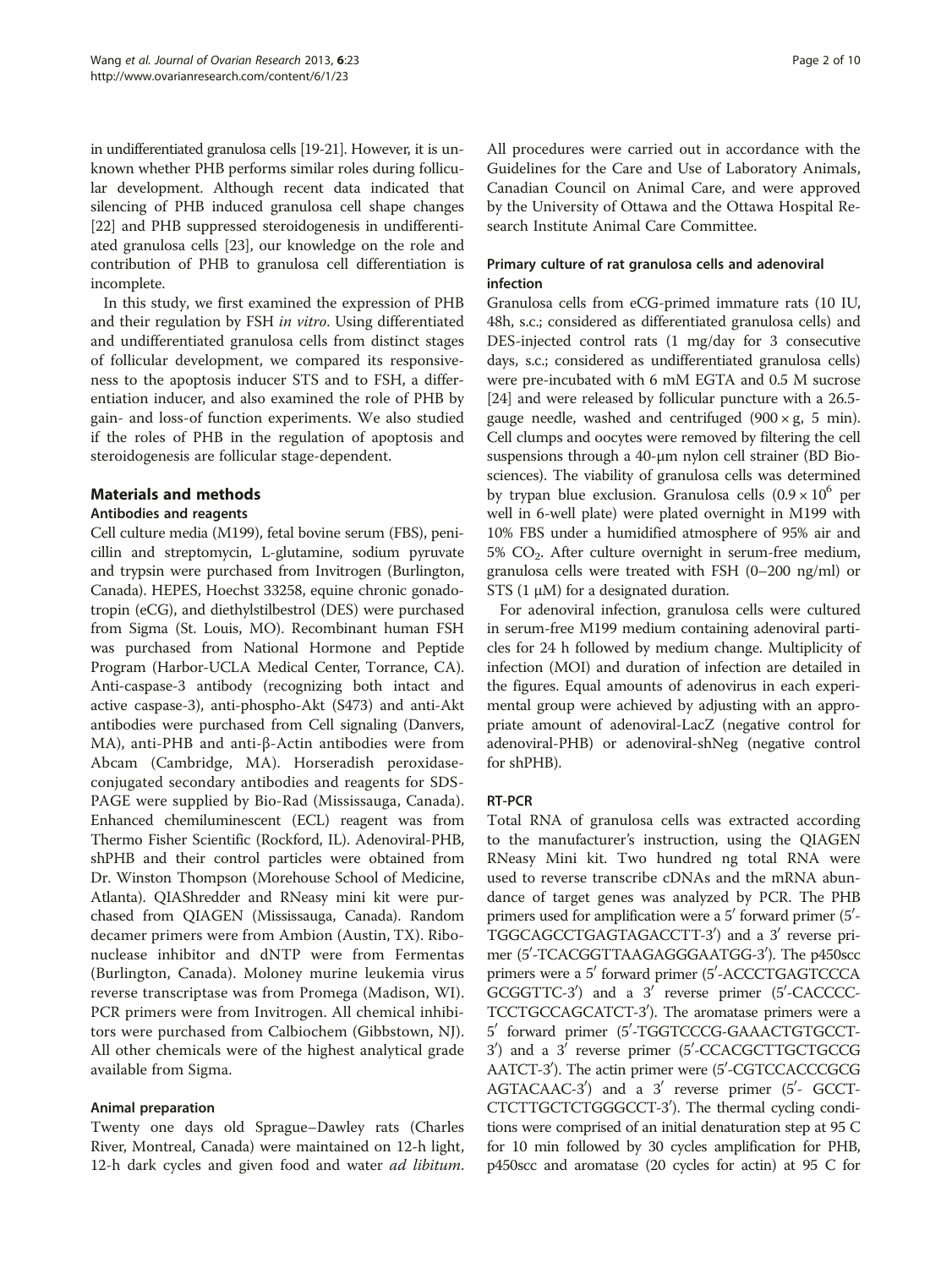30 sec, 55 C for 30 sec, and 72 C for 30 sec. The PCR products were subjected to 2% ethidium bromide-containing agarose gel and visualized under UV light.

#### Protein extraction and western blot

At the end of the culture period, floating cells and attached cells (recovered by 0.05% trypsin treatment) were pooled and centrifuged  $(1000 \times g, 10 \text{ min})$ . For protein extraction, cell pellets were resuspended in a lysis buffer (PBS, pH 7.4) containing NaCl (150 mM), SDS (0.1%), sodium deoxycholate (0.5%), Nonidet P-40 (1%), and the protease inhibitor cocktail (Sigma) and kept on ice for 30 min. Cell lysates were sonicated and centrifuged  $(12,000 \times g, 5 \text{ min},$ 4°C) to remove insoluble material. Supernatant was recovered and stored at −20°C until further processing. Protein concentrations in each sample were determined by the Bradford assay (Bio-Rad Laboratories). Twenty μg of protein of cell lysates were subjected to SDS-PAGE with 4.5% stacking and 15% separating gels. Proteins were electrophoretically transferred onto nitrocellular membrane (NC, Bio-Rad), blocked at room temperature with 5% skim milk in TBST [0.05% Tween-20 in Tris (10 mM) and NaCl (0.15 M), pH7.4 (TBS)] for 1 h and then incubated overnight at 4°C with diluted primary antibodies (1:1000) in TBST with constant agitation. The membranes were then treated with a secondary antibody (1:2000 to 1:10,000 based on different primary antibody). After washing three times with TBST, immunoreactive bands were visualized with ECL according to the manufacturer's instruction. Intensity of bands of the exposed X-ray film was determined by densitometrically scanned, quantified, using AlphaEaseFC (Alpha Innotech, CA) and normalized with β-Actin.

#### Assessment of apoptosis

Apoptotic cells were identified morphologically by Hoechst-33258 (bisBenzimide, Sigma) staining as previously reported [[25\]](#page-9-0). At the end of the culture period, suspended cells were collected by centrifugation and attached cells were trypsinized. The two cell fractions were then pooled, pelleted, and suspended in 10% phosphate-buffered formalin containing Hoechst 33258 (6.25 μg/ml; room temperature, 2 h), Cells were then spotted on slides and assessed for typical apoptotic nuclear morphology. To quantify the number of apoptotic cells, healthy and apoptotic cells were counted (counter was "blinded to sample identity") and the apoptotic cells were expressed as a percentage of total cells. A minimum of 400 cells were counted in each treatment group.

#### Steroids secretion analysis

Spent medium from granulosa cell cultures were collected, centrifuged (900 × g, 5 min) and kept in −80°C for hormone analysis. 17β-estradiol and progesterone concentrations in spent medium were measured using enzyme immunoassay kit (EIA; Enzo Life Sciences, Farmingdale, NY) according to the manufacturer's instruction. The detection limitation of estradiol was 28 pg/ml, and the intra- and inter-assay coefficients of variation were 8 and 6%, respectively. The detection limitation of progesterone was 8.5 pg/ml, and the intra- and inter-assay coefficients of variation were 7 and 6%, respectively.

#### Statistical analysis

All data were analyzed using GraphPad Prism 5.0 statistical software (San Diego, CA). Results are expressed as mean ± SEM of at least three independent experiments as detailed in the figures. One-way and two-way ANOVA were used to assess the effects and interactions of one or two variables and multiple comparisons were achieved by a Bonferroni post hoc test. Significant difference was defined at  $p < 0.05$  (\*, or #).

#### Results

#### PHB is differentially expressed in granulosa cells from different follicular stages

To examine whether PHB is expressed in vivo in a follicular stage-dependent manner, differentiated and undifferentiated granulosa cells were collected and the gene expression of PHB was analyzed by traditional PCR. As shown in Figure [1A](#page-3-0), differentiated granulosa cells exhibited increased expression of p450scc and aromatase, steroidogenic enzymes known to be associated with granulosa cell differentiation. The PHB expression in differentiated granulosa cells was lower than that in undifferentiated granulosa cells.

#### FSH upregulates PHB content in differentiated but not undifferentiated granulosa cells

To explore whether FSH regulates PHB expression in vitro, undifferentiated and differentiated granulosa cells were cultured with FSH (100 ng/ml) for designated time (0–24 h) and the contents of PHB in two types of cells were examined. As shown in Figure [1B](#page-3-0), FSH had no effect on PHB content in undifferentiated granulosa cells (p > 0.05). In the contrast, FSH up-regulated PHB expression in differentiated granulosa cells (p < 0.001). While there was an apparent gradual increase in PHB content with the duration of culture in the presence of FSH, significant upregulation was not evident until 24 h. Both undifferentiated  $(p < 0.0001)$  and differentiated  $(p < 0.001)$  granulosa cells exhibited a rapid increase in phosphorylated Akt content; however, Akt activation in the former was stronger (6-fold vs. 2-fold change at 0.25h) and sustained longer (over basal level at 4-8h) compared with that in the latter.

We then examined whether FSH regulates PHB contents in differentiated granulosa cells in a concentration-dependent manner. Undifferentiated and differentiated granulosa cells were cultured with different FSH concentration (0–200 ng/ml)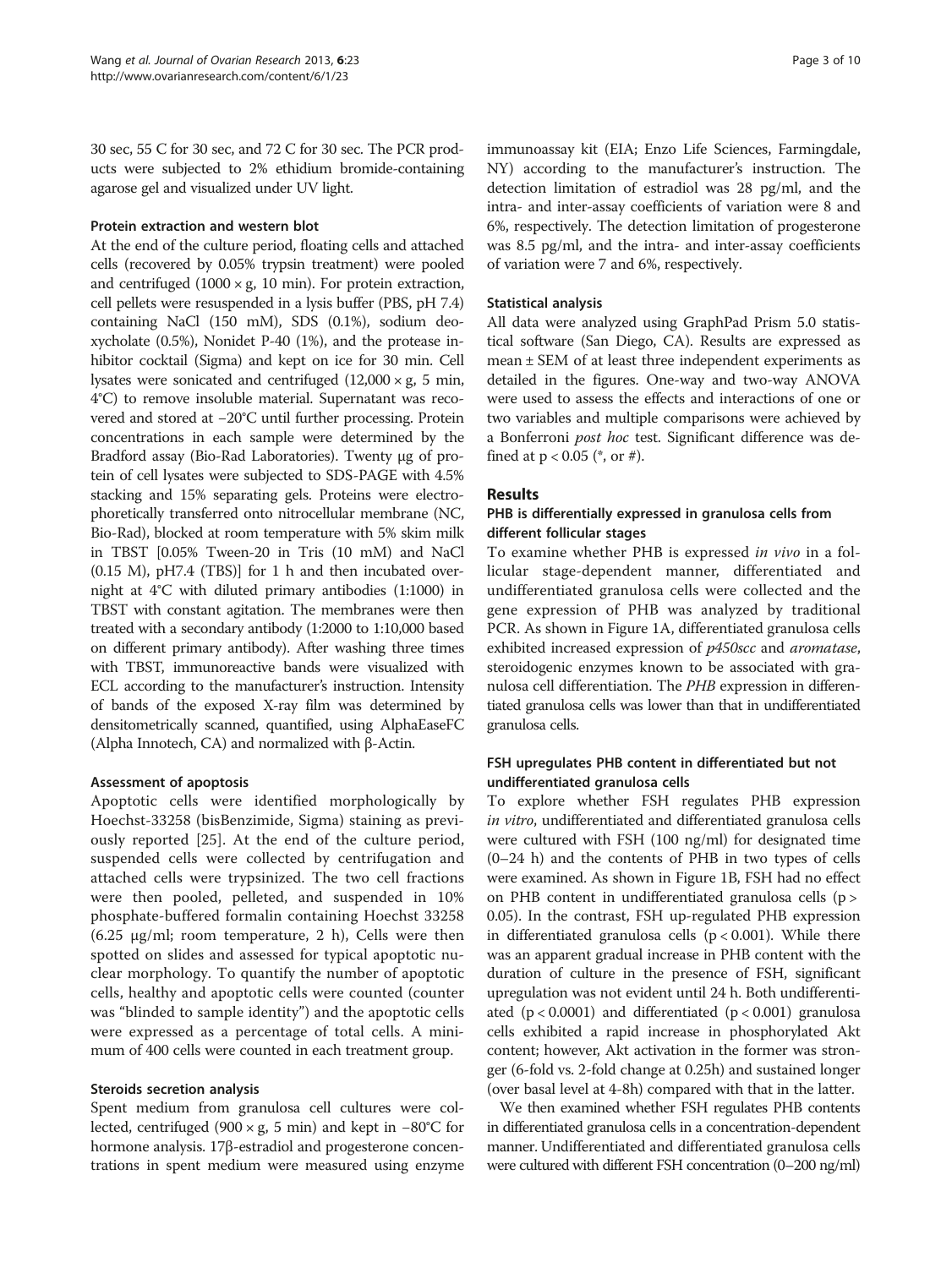<span id="page-3-0"></span>

Figure 1 The regulation of PHB by gonadotropin. (A) Total RNAs of undifferentiated and differentiated granulosa cells were extracted and mRNA abundance of PHB was analyzed by PCR. p450scc and aromatase mRNA levels were assessed as differentiated marker and Actin was used as loading control. (B) Undifferentiated and differentiated granulosa cells were cultured with FSH (100 ng/ml) for designated time period and the contents of PHB, pAkt and total Akt were examined by Western blot. (C) Undifferentiated and differentiated granulosa cells were cultured with FSH (0–200 ng/ml) for 24 h. PHB, pAkt and total Akt contents were examined by Western blot. Representative immunoblots are shown and data are presented as mean ± SEM of three independent experiments. B-C, one-way ANOVA, followed by Bonferroni test. \*, p < 0.05; \*\*, p < 0.01; \*\*\*,  $p < 0.001$  (compared with FSH = 0 or FSH at 0 h).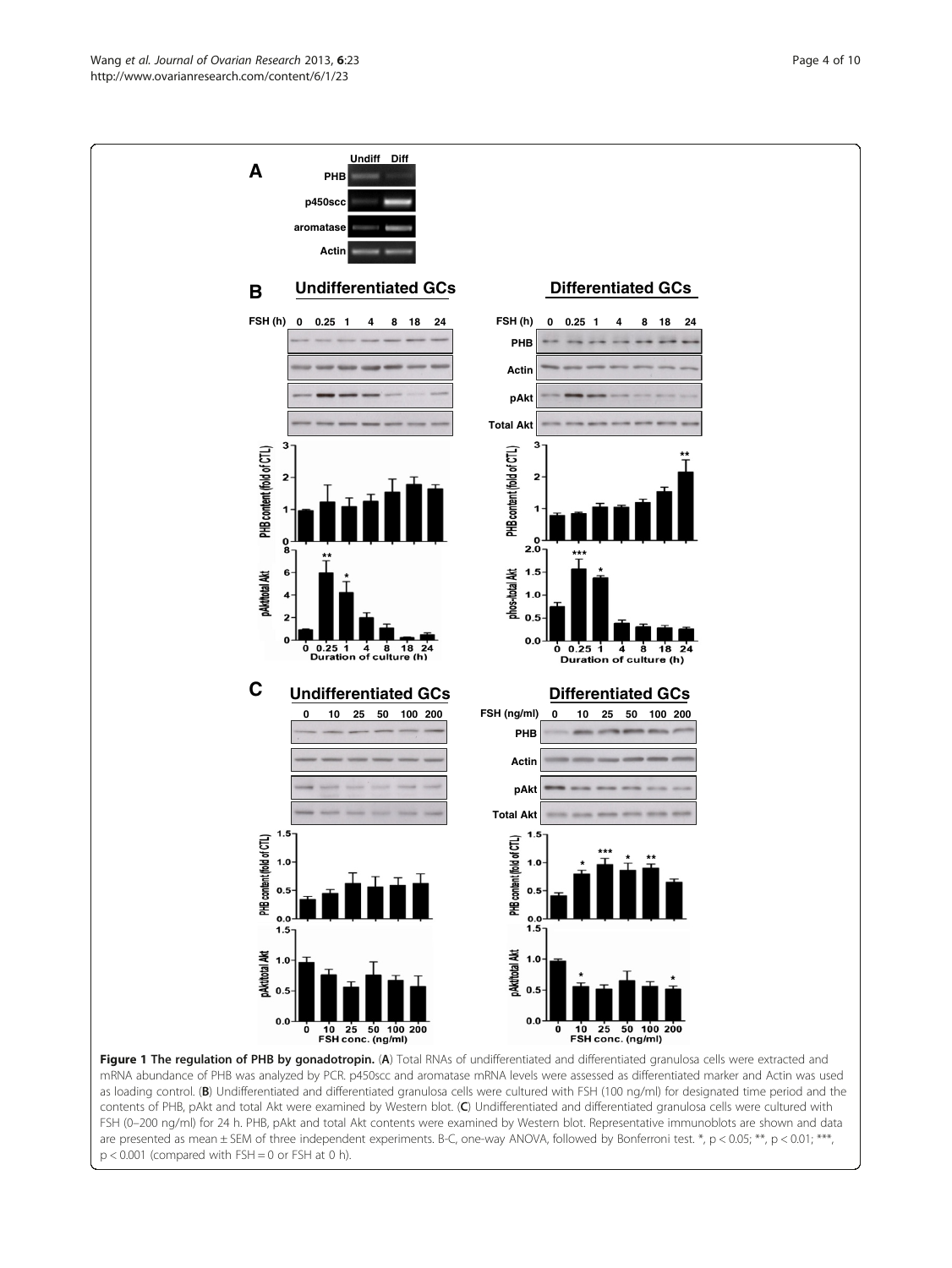for 24 h and the content of PHB at the two follicular stages was examined. As shown in Figure [1](#page-3-0)C, FSH had no effect on PHB content in undifferentiated granulosa cells ( $p > 0.05$ ); however FSH significantly up-regulated the content of PHB ( $p < 0.001$ ) at a concentration range of 10–100 ng/ml in differentiated granulosa cells. There was no significant difference between the FSH (200 ng/ml) and the control groups. Since we have reported that Akt and PHB could regulate each other [\[23\]](#page-9-0), we also assessed the phosphorylated and total Akt levels in this experiment. As shown in Figure [1C](#page-3-0), although there was a trend of decrease, FSH didn't significantly reduce Akt phosphorylation in undifferentiated granulosa cells  $(p > 0.05)$ . In the contrast, phosphorylated Akt levels in granulosa cells in differentiated granulosa cells decreased in the presence of FSH (Figure [1](#page-3-0)C, p < 0.05), which was reversely related to PHB contents.

## Exogenous PHB suppresses staurosporine-induced caspase-3 cleavage and apoptosis in undifferentiated, but not differentiated, granulosa cells

Although PHB has been reported to be anti-apoptotic in undifferentiated granulosa cells [[19,20\]](#page-9-0), whether it plays a similar role in granulosa cells after differentiation is not known. To address this question, comparison experiments were performed using undifferentiated and

differentiated granulosa cells. Granulosa cells were infected with adenoviral-PHB (MOI = 40, adenoviral-LacZ as control, 24 h) to over-express or knockdown PHB, and then cultured with the apoptosis inducer staurosporine (STS,  $1 \mu M$ ,  $2 \ h$ ). As shown in Figure 2A, whereas PHB over-expression had no effect on basal level of apoptosis in undifferentiated granulosa cells, it suppressed STS-induced caspase-3 cleavage (Figure 2A, PHB,  $p < 0.05$ ; STS,  $p <$ 0.0001; PHB  $\times$  STS, p < 0.05) and apoptosis (PHB, p < 0.05; STS,  $p < 0.0001$ ; PHB  $\times$  STS,  $p < 0.05$ ). In contrast, overexpression of PHB in differentiated granulosa cells had no obvious effect on STS-induced caspase-3 cleavage and apoptosis (Figure 2B), suggesting that PHB is antiapoptotic during preantral follicular growth but this property is lost as the cells differentiate during follicle transition into the antral stage.

## Knockdown of PHB increases staurosporine-induced caspase-3 cleavage and apoptosis in undifferentiated, but not differentiated, granulosa cells

Similar experiments were performed using adenoviralshRNA to knockdown PHB in granulosa cells derived from two preparations. As shown in Figure [3](#page-5-0), STSinduced caspase-3 cleavage and apoptosis were enhanced after knockdown of PHB in undifferentiated granulosa cells (Figure [3A](#page-5-0), for cleaved caspase-3, shPHB, p < 0.01;



cleaved, intact caspase-3 and PHB were examined by Western blot and the apoptosis rate of granulosa cells were assessed by nuclear morphology (Hoechst staining). Data are presented as mean ± SEM of three independent experiments and analyzed by two-way ANOVA and subsequently by Bonferroni post hoc test. \*\*, p < 0.01 (compared with LacZ). NS: not significant.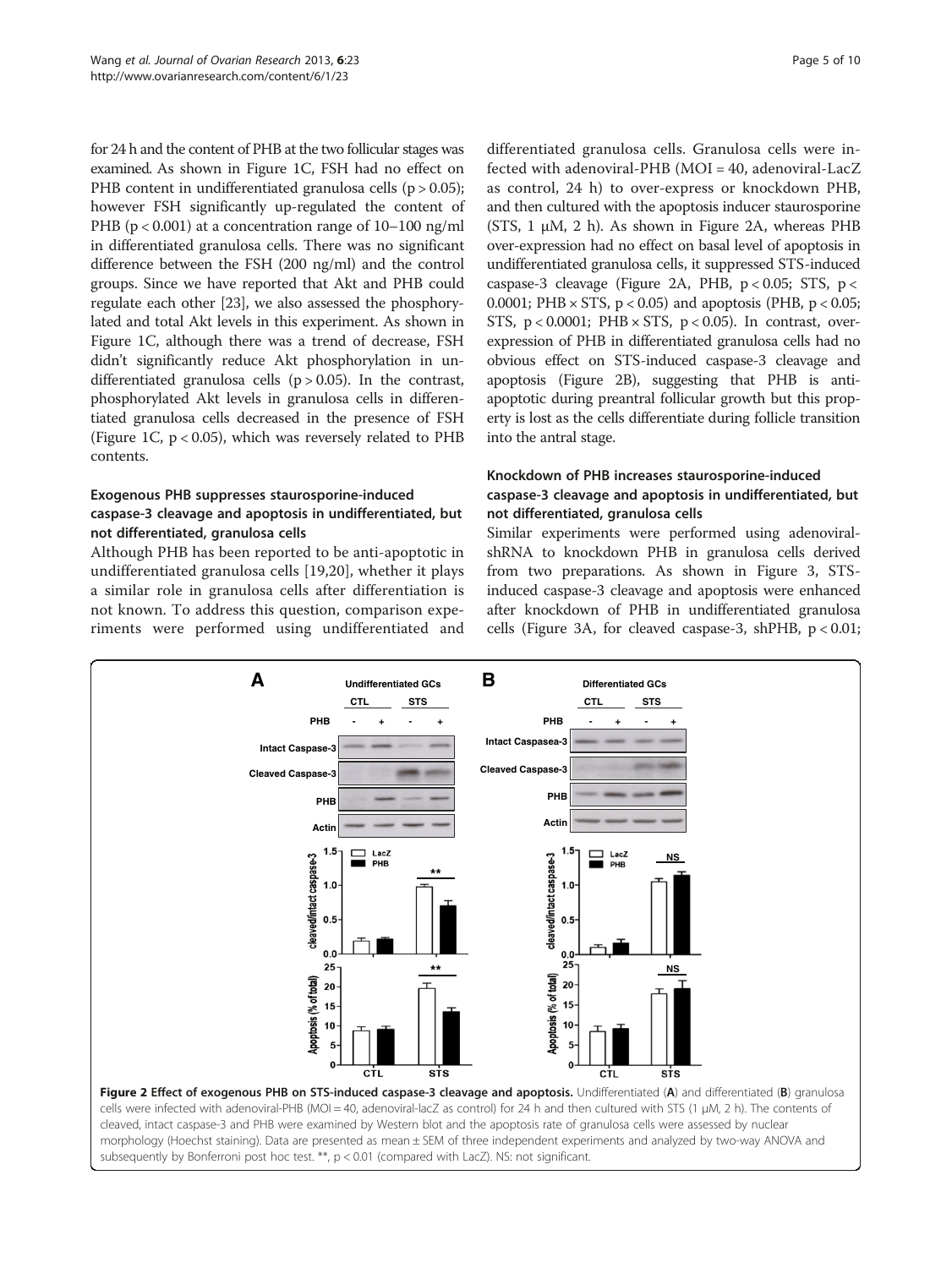<span id="page-5-0"></span>

STS,  $p < 0.0001$ ; shPHB  $\times$  STS,  $p < 0.05$ . For apoptosis, shPHB,  $p < 0.01$ ; STS,  $p < 0.0001$ ; shPHB  $\times$  STS,  $p < 0.05$ ). However, there was no effect of PHB knockdown on STSinduced caspase-3 cleavage and apoptosis in differentiated granulosa cells (Figure 3B).

## Differentiated granulosa cells are more responsive to FSH in steroids production compared with undifferentiated granulosa cells

We have previously reported that PHB suppressed FSHinduced estradiol and progesterone secretion and p450scc/ aromatase expression in undifferentiated granulosa cells [[23](#page-9-0)]. As the regulatory role of PHB in granulosa cell apoptosis is dependent on the state of cellular differentiation, we then examined whether it regulate steroidogenesis differently in differentiated granulosa cells by comparing the steroidogenic responsiveness of granulosa cells at the two differentiative states. Undifferentiated and differentiated granulosa cells from two preparations were cultured with FSH  $(0-100 \text{ ng/ml}) \pm \text{testosterone}$  (T, 0.5  $\mu$ M, 24 h), which served as a substrate of aromatase, and then the levels of estradiol and progesterone in spent medium were measured. We have previously demonstrated that T enhanced FSH-induced progesterone and estradiol secretion in undifferentiated granulosa cells [\[23](#page-9-0)]. We observed that FSHinduced progesterone production in these cells was dramatically increased in the presence of T  $(5.49 \pm 0.4 \text{ vs. } 0.63)$ ± 0.13 ng/ml) and the estradiol secretion exhibited similar

effect (48.7  $\pm$  5.7 vs. 0.91  $\pm$  0.16 ng/ml). We concomitantly tested the effect of T and FSH on differentiated cells (Figure [4](#page-6-0)A) and observed that T also enhanced FSHstimulated progesterone  $(7.79 \pm 0.63 \text{ vs. } 1.22 \pm 0.98 \text{ ng/ml})$ and estradiol secretion  $(94.4 \pm 10.23 \text{ vs. } 0.88 \pm 0.14 \text{ ng/ml})$ in differentiated granulosa cells (Figure [4A](#page-6-0), for progesterone: FSH, p < 0.001; T, p < 0.001; FSH × T, p < 0.001. for estradiol: FSH, p < 0.001; T, p < 0.001; FSH × T, p < 0.001). The basal levels of estradiol and progesterone at the two cellular differentiative states were similar; however production of these steroids in the presence of FSH and T was about 2-fold higher in differentiated granulosa cells than in undifferentiated granulosa cells.

## PHB suppresses FSH-induced steroid production in both undifferentiated and differentiated granulosa cells

Next we examined whether PHB suppresses FSH-induced steroidogenesis in granulosa cells and if its response is dependent on the differentiated state of the cells. Granulosa cells from two preparations were infected with adenoviral-PHB (adenoviral-LacZ as control) and then cultured with FSH  $(0-100 \text{ ng/ml})$  in the presence of T  $(0.5 \mu M)$  for 24h. The levels of estradiol and progesterone in spent medium were measured by EIA. Exogenous PHB suppressed FSH-induced steroid production and the expression of steroidogenic enzymes p450scc and aromatase in undifferentiated granulosa cells [\[23](#page-9-0)]. FSH-induced progesterone production in these cells was dramatically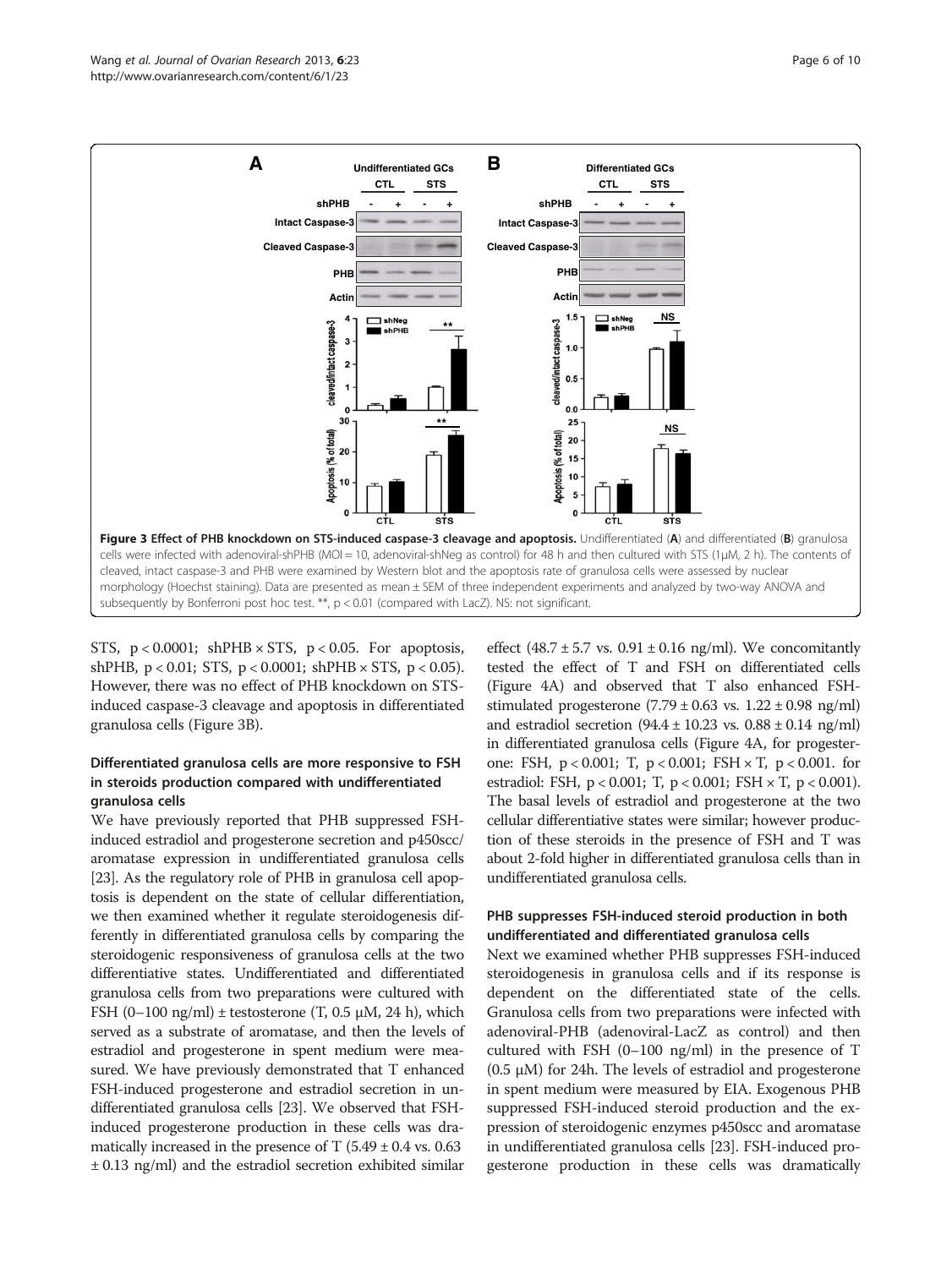<span id="page-6-0"></span>

suppressed by exogenous PHB  $(5.45 \pm 0.47 \text{ vs. } 3.14 \pm 0.35$ ng/ml) and the estradiol secretion exhibited similar effect  $(55.6 \pm 5.0 \text{ vs. } 21.76 \pm 7.72 \text{ ng/ml})$ . Concomitant studies with differentiated granulosa cells indicate that PHB similarly inhibited FSH-induced progesterone  $(7.70 \pm 0.52 \text{ vs.})$  $4.70 \pm 0.78$  ng/ml) and estradiol  $(95.56 \pm 11.17 \text{ vs. } 48.96 \pm 11.17 \text{ vs. } 10.78 \pm 11.17 \text{ vs. } 10.78 \pm 11.17 \text{ vs. } 10.78 \pm 11.17 \text{ vs. } 10.78 \pm 11.17 \text{ vs. } 10.78 \pm 11.17 \text{ vs. } 10.78 \pm 11.17 \text{ vs. } 10.78 \pm 11.17 \text{ vs. } 10.7$ 6.7 ng/ml) secretion (Figure 4B, for progesterone: PHB, p < 0.01; FSH, p < 0.001; PHB × FSH, p < 0.01. for estradiol: PHB, p < 0.05; FSH, p < 0.001; PHB × FSH, p < 0.05) in vitro. The contents of p450scc and aromatase induced by FSH were also suppressed by PHB (Figure 4C).

#### **Discussion**

In the present study, we have demonstrated the distinct roles of PHB in STS-induced apoptosis and FSHinduced steroidogenesis in granulosa cells at different stages of follicular development and thus at different cellular differentiative states. FSH regulates PHB expression

in differentiated but not undifferentiated granulosa cells in vitro. PHB is anti-apoptotic and a suppressor of steroidogenesis in undifferentiated granulosa cells, while it loses its role in regulating apoptosis but maintains its latter action as the cells differentiate. These findings suggest that suppressive roles of PHB in apoptosis and steroidogenesis are precisely regulated in a follicular stage-dependent manner. The role of PHB in the regulation of apoptosis, steroidogenesis as well as proliferation [[11](#page-8-0),[12](#page-9-0)], the dysregulation of ovarian follicular growth and steroidogenesis in polycystic ovarian syndrome (PCOS) [[26](#page-9-0)-[28\]](#page-9-0), together with the observations that the expression of PHB increased in a chronically androgenized rat PCOS model [[23](#page-9-0)] suggest a possibility that dysregulation of PHB may be relevant to the etiology of this syndrome.

The main observation in present study is that the antiapoptotic action of PHB is evidenced at the preantral follicle stage of development, one often referred to as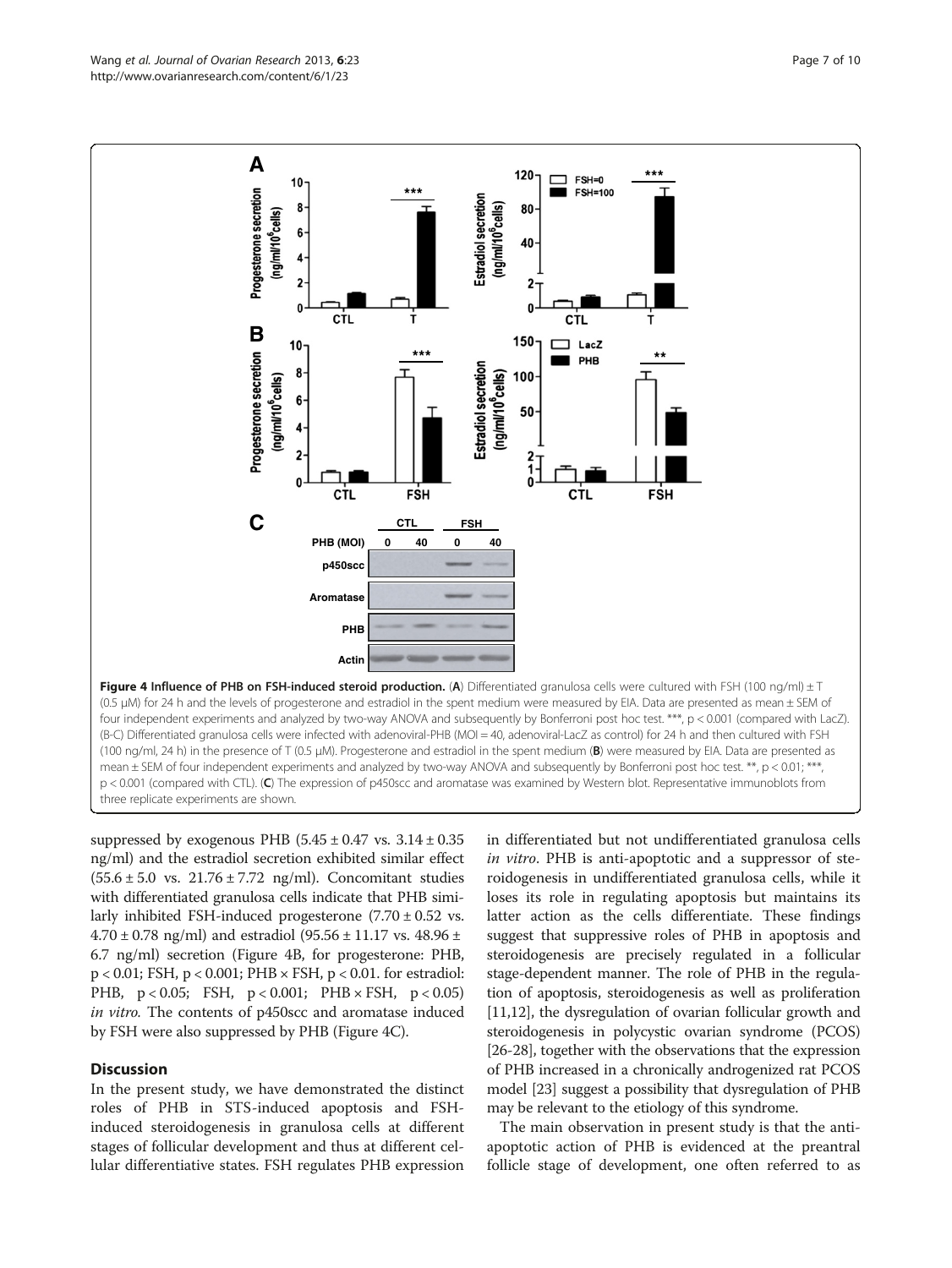the "penultimate stage" when the destiny of the follicle (continued growth versus atresia) is determined. This observation also raise the interesting possibility that PHB may play an important role in deciding the fate of the granulosa cells as the follicles transition from the preantral to early antral stage. With regard to the regulation of apoptosis, PHB may execute its anti-apoptotic role by down-regulating caspase-3 cleavage and inhibiting cytochrome c release from mitochondria [\[20](#page-9-0)]. The loss of inhibition on apoptosis in differentiated granulosa cells may due to increased X-linked inhibitor of apoptosis protein (XIAP) expression and elevated Akt phosphorylation in these cells [[29](#page-9-0)] known to inhibit apoptosis, which may modulate the action of PHB. However, we cannot rule out the possibility that PHB inhibits apoptosis via regulating the activity of transcriptional factors involved in apoptosis, as demonstrated by Fusaro et al. that PHB protects cancer cells from camptothecin-induced apoptosis via suppressing E2F1-mediated transcriptional activity [\[30\]](#page-9-0). While the different transcriptional factors targeted by PHB may switch off its anti-apoptotic function, this hypothesis needs further investigation.

In contrast, the participation of PHB in the control of steroidogenesis in both undifferentiated and differentiated granulosa cells is consistent with important intraovarian regulatory role of steroids during follicular development and the involvement of PHB in the control of the steroidogenic processes. The mechanism by which PHB acts as a steroidogenesis-suppressor or anti-apoptotic factor during follicular development and the physiological signal that drives these responses are unknown. PHB is shown to be regulated by the novel adipokine chemerin in vitro and it mediates the suppressive role of chemerin on FSHinduced steroidogenic enzyme expression in undifferentiated granulosa cells [\[23\]](#page-9-0). Because PHB is a co-activator or co-repressor of distinct transcriptional factors (p53, E2F, ER $\alpha$ ) [\[7](#page-8-0)[,17,18\]](#page-9-0) and we have observed an interaction of PHB and NR5a1/2 in freshly isolated rat granulosa cells (Additional file [1](#page-8-0): Figure S1), it is possible that PHB suppresses steroidogenesis via acting as a co-repressor of transcriptional factors targeting steroidogenic enzymes, such as nuclear receptors NR5a1/NR5a2, C/EBP [[31](#page-9-0)-[34](#page-9-0)]. Further studies on promoter activity, DNA mutagenesis and protein-protein interaction assay are needed to test this possibility. However, we cannot rule out the possibility that PHB may regulate the mRNA expression of FSH receptor.

Besides PHB, other proteins have also been reported to be differentially regulated and play various functions in ovarian cells from different follicular stages. Plasminogen activator plays a crucial role in the dynamic tissue remodeling during follicular development and ovulation [\[35,36\]](#page-9-0). Its activity is increased by FSH, and inhibited by transforming growth factor α, in undifferentiated granulosa cells but

decreased in differentiated ones [\[37,38](#page-9-0)]. Another example is C-type natriuretic peptide (CNP), which binds to its receptor and promotes preantral follicle growth via stimulating the cGMP release in undifferentiated granulosa cells; however CNP is unable to increase cGMP level in differentiated granulosa cells [\[39](#page-9-0)]. The cell differentiationdependent regulation of intra-ovarian and intracellular factors may facilitate the precise control of granulosa cell fate and function during follicular development.

Although the functions of PHB are reported to regulate many cellular processes in various cell types, how its expression is regulated is largely unknown. The regulation of PHB by gonadotropin in the literature is controversial. We demonstrated that gonadotropin in vivo reduced PHB mRNA abundance; however others reported that PHB mRNA levels and protein contents are not altered [\[40\]](#page-9-0) or higher after gonadotropin treatment [[21](#page-9-0)]. While the reasons for these apparent differences are not immediately clear, whether differences in the dosages of gonadotropin used and/or in the methods of granulosa cell isolation could account for the different outcome, remains to be determined. In this context, our results also indicated that high concentration of FSH (200 ng/ml) failed to increase PHB expression in vitro whereas lower concentration did (Figure [1C](#page-3-0)). The effect of high doses of FSH or other molecules on gene expression has been well documented and an effective negative feedback mechanism to precisely control gene expression may be operational. FSH receptor is desensitized and down-regulated by long exposure of high dose of FSH [\[41-43\]](#page-9-0), accompanied by reduced cyp19 expression and estradiol production in granulosa cells [[43](#page-9-0)]. In addition, anti-Müllerian hormone, known to inhibit FSH-induced aromatase expression, is also upregulated by low but down-regulated by high dose of FSH [\[43](#page-9-0)]. Low dose of AMH stimulates inhibin B level in human granulosa cells while the opposite was true with higher dosages [[44\]](#page-9-0).

The mechanism by which FSH regulates PHB expression is unclear. It is known that FSH acts through multiple signaling pathways, including cAMP/PKA, PI3K/Akt and MAPK, and via various transcriptional factors, such as forkhead box O1, cAMP regulatory element binding protein and specific protein 1 (Sp1) [\[45-48\]](#page-9-0). In addition to putative binding sites for CCAAT/enhancer-binding protein (C/EBP) and insulin response element in the promoter of PHB [[49](#page-9-0)], there are other DNA binding elements such as E2F, GATA, ER and Sp1 as predicted by the transcription element search system. It is possible that the transcription factors maintaining PHB expression in undifferentiated granulosa cells is switched to others in differentiated granulosa cells due to the distinct cellular contents. However, the particular transcription factor involved in the regulation of PHB in granulosa cells at the two stages of cellular differentiation needs to be further investigated.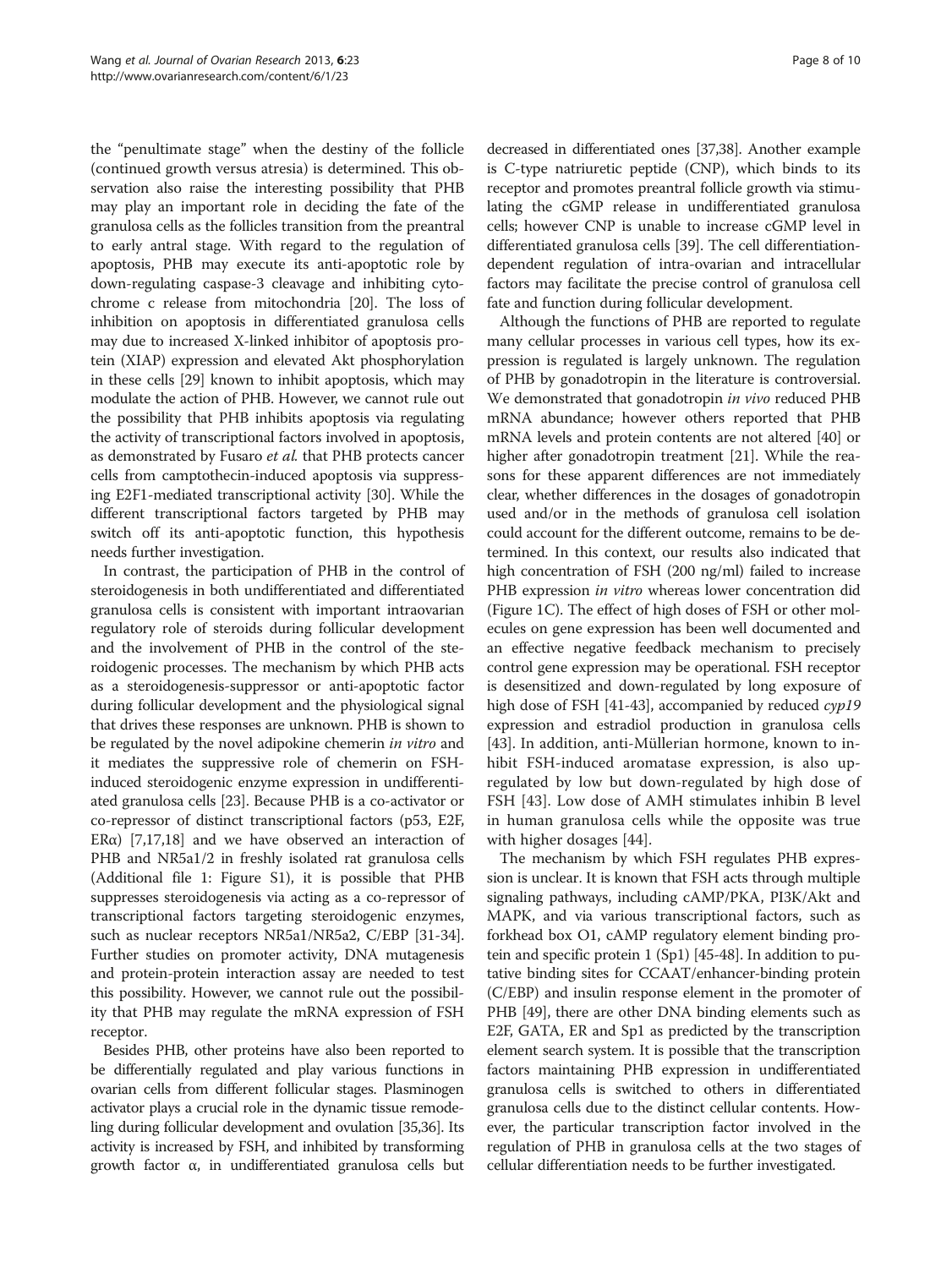<span id="page-8-0"></span>It is well known that FSH stimulates Akt phosphorylation in ovarian cells [\[45\]](#page-9-0). Our present studies extent these findings and show that the rapid increase of phosphorylated Akt content in response to FSH is dependent on the state of cellular differentiation. Since the phosphorylated Akt content is a consequence of both kinase and phosphatase activities [[50\]](#page-9-0), it was of interest to determine whether this signal is removed with a different efficiency between different state of differentiation and whether the decreased pAkt levels are correlated with increased PHB contents. Our results indicated that the efficiency at which the PI3K-Akt signaling pathway is turned on and off by FSH is also dependent on the state of cellular differentiation and may be related to the action of PHB. The reverse correlation of PHB and pAkt content was supported by a recent finding that PHB and Akt could regulate the expression of each other [[23](#page-9-0)].

In our culture system, both undifferentiated and differentiated granulosa cells exhibited a robust steroidogenic response to FSH. Basal and FSH-induced estradiol secretion in undifferentiated granulosa cells were lower than those in differentiated granulosa cells in the presence of testosterone, which could be due to higher basal levels of p450scc and aromatase induced by gonadotropin with increased granulosa cell differentiation (this study, [[51](#page-9-0)]). Testosterone was added in the culture as the substrate of aromatase, which is commonly used in the studies on FSH-induced estrogen production [[45,52,53\]](#page-9-0). It is also possible that testosterone not only acted as a substrate in granulosa cells, but also augmented the action of FSH on the production of progesterone and estradiol [\[52,54](#page-9-0),[55](#page-9-0)].

#### Conclusion

Our findings demonstrate that PHB expression is regulated by FSH in a follicular stage-dependent manner in vitro and the roles of PHB as an anti-apoptotic factor and in the regulation of steroidogenesis are dependent on the differentiation status of granulosa cells. It is an inhibitor of steroidogenesis in both undifferentiated and differentiated granulosa cells, but is anti-apoptotic in undifferentiated granulosa cells. This study significantly improves our understanding of the role of PHB in the ovary although the mechanism by which PHB suppresses apoptosis and steroidogenesis and the factors involved in the regulation of PHB remains to be investigated.

## Additional file

[Additional file 1: Figure S1.](http://www.biomedcentral.com/content/supplementary/1757-2215-6-23-S1.pptx) Interaction of PHB and NR5a1/2. Granulosa cells were collected from eCG-primed rats and then lyzed in IP lysis buffer. Endogenous PHB in 500 μg cell lysate was immunoprecipitated with 2 μg mouse anti-PHB antibody (normal mouse IgG as control), subjected to 15% SDS-PAGE and probed with the antibodies targeting PHB, NR5a1 and NR5a2, respectively. Darker bands in Western blot indicate the heavy or light chain of IgG.

#### Abbreviations

PHB: Prohibitin; STS: Staurosporine; eCG: Equine chronic gonadotropin; DES: Diethylstilbestrol; ECL: Enhanced chemiluminescent; MOI: Multiplicity of infection; EIA: Enzyme immunoassay; T: Testosterone; p450scc: P450 side-chain cleavage enzyme.

#### Competing interests

The authors declare that they have no competing interests.

#### Authors' contributions

QW performed the experiments, prepared the data and drafted the manuscript. AL and BKT are co-mentors, provided input of studies and edited the manuscript. All authors read and approved the final manuscript.

#### Acknowledgement

This study is supported by Canadian Institutes of Health Research (CIHR; MOP-119381), the World Class University (WCU) program through the Ministry of Education, Science and Technology and funded by the National Research Foundation of Korea (R31-10056), Human Reproduction Research Fund of the Ottawa Fertility Centre, and CIHR-QTNPR Graduate Scholarship and CIHR-REDIH Graduate Scholarship (QW).

#### Author details

<sup>1</sup>Department of Cellular & Molecular Medicine, University of Ottawa, Ottawa, Ontario, K1H 8L6, Canada. <sup>2</sup>Chronic Disease Program, Ottawa Hospital Research Institute, The Ottawa Hospital–General Campus, Mail Box #511501 Smyth Road, Ottawa, Ontario K1H 8L6, Canada. <sup>3</sup>Reproductive Biology Unit Department of Obstetrics and Gynaecology, University of Ottawa, Ottawa, Ontario K1H 8L6, Canada. <sup>4</sup>Ottawa Fertility Centre, Ottawa, Ontario K2C 3V4 Canada. <sup>5</sup>WCU Biomodulation Major, Department of Agricultural Biotechnology, College of Agriculture and Life Sciences, Seoul National University, Seoul, Republic of Korea.

#### Received: 28 January 2013 Accepted: 27 March 2013 Published: 8 April 2013

#### References

- 1. McGee EA, Hsueh AJ: Initial and cyclic recruitment of ovarian follicles. Endocr Rev 2000, 21:200–214.
- 2. Craig J, Orisaka M, Wang H, Orisaka S, Thompson W, Zhu C, Kotsuji F, Tsang BK: Gonadotropin and intra-ovarian signals regulating follicle development and atresia: the delicate balance between life and death. Front Biosci 2007, 12:3628–3639.
- 3. Woods DC, Haugen MJ, Johnson AL: Actions of epidermal growth factor receptor/mitogen-activated protein kinase and protein kinase C signaling in granulosa cells from Gallus gallus are dependent upon stage of differentiation. Biol Reprod 2007, 77:61–70.
- 4. Richards JS: Hormonal control of gene expression in the ovary. Endocr Rev 1994, 15:725–751.
- 5. Mishra S, Ande SR, Nyomba BL: The role of prohibitin in cell signaling. FEBS J 2010, 277:3937–3946.
- 6. Mishra S, Murphy LC, Nyomba BL, Murphy LJ: Prohibitin: a potential target for new therapeutics. Trends Mol Med 2005, 11:192–197.
- 7. Fusaro G, Dasgupta P, Rastogi S, Joshi B, Chellappan S: Prohibitin induces the transcriptional activity of p53 and is exported from the nucleus upon apoptotic signaling. J Biol Chem 2003, 278:47853-47861
- 8. Brasaemle DL, Dolios G, Shapiro L, Wang R: Proteomic analysis of proteins associated with lipid droplets of basal and lipolytically stimulated 3T3-L1 adipocytes. J Biol Chem 2004, 279:46835–46842.
- 9. Mengwasser J, Piau A, Schlag P, Sleeman JP: Differential immunization identifies PHB1/PHB2 as blood-borne tumor antigens. Oncogene 2004, 23:7430–7435.
- 10. Kang X, Zhang L, Sun J, Ni Z, Ma Y, Chen X, Sheng X, Chen T: Prohibitin: a potential biomarker for tissue-based detection of gastric cancer. J Gastroenterol 2008, 43:618–625.
- 11. Nuell MJ, Stewart DA, Walker L, Friedman V, Wood CM, Owens GA, Smith JR, Schneider EL, Dell' Orco R, Lumpkin CK, et al: Prohibitin, an evolutionarily conserved intracellular protein that blocks DNA synthesis in normal fibroblasts and HeLa cells. Mol Cell Biol 1991, 11:1372–1381.